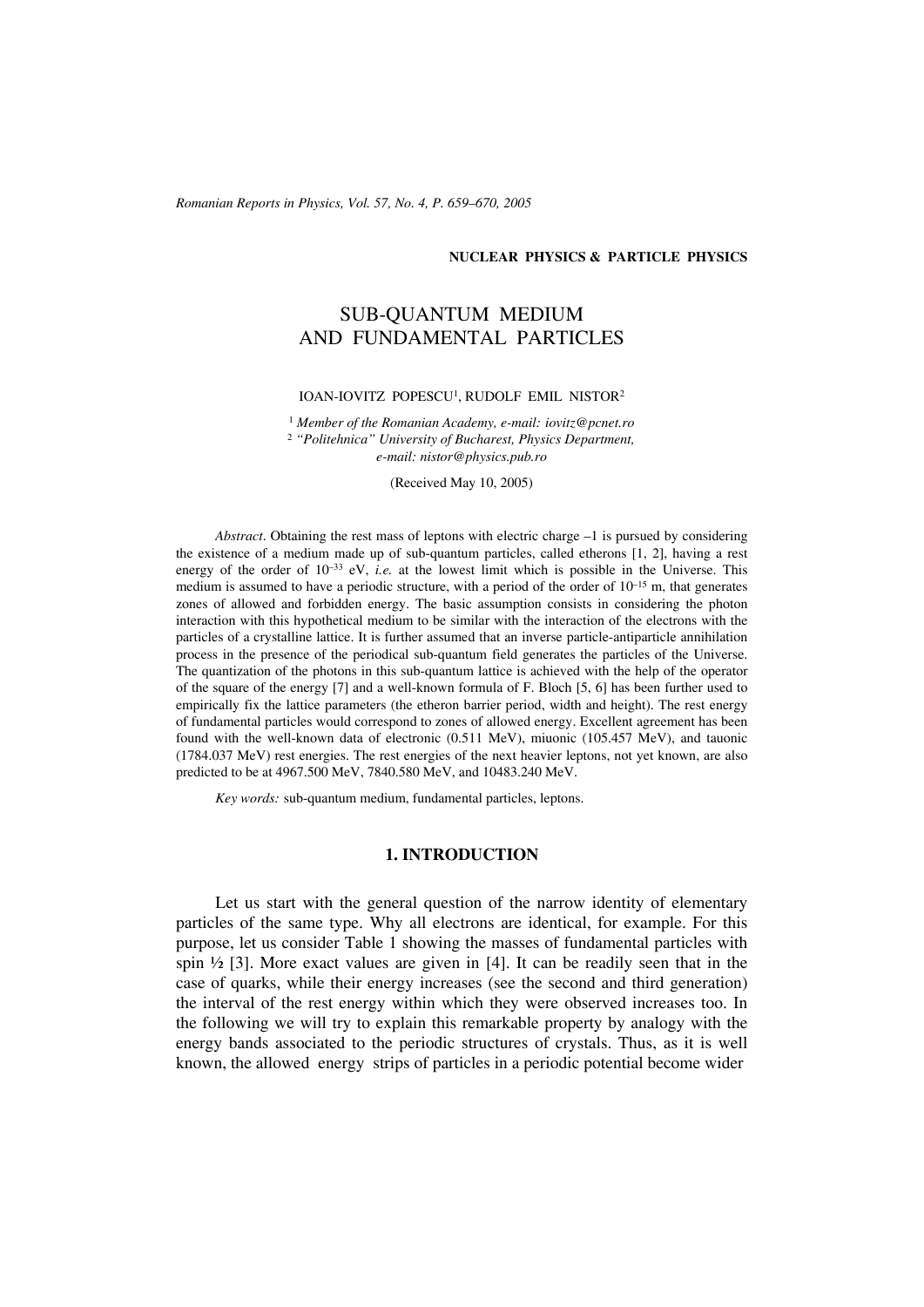#### *Table 1*

Mass  $[MeV/c<sup>2</sup>]$  of the three generations of fundamental spin  $\frac{1}{2}$  particles [1]

| Type   | ( )      | 1 Generation         | 2 Generation       | 3 Generation     |
|--------|----------|----------------------|--------------------|------------------|
| Ouark  | 2/3      | $\mu(2-8)$           | $c(1300 - 1700)$   | t148000          |
| Ouark  | $-1/3$   | $d(5-15)$            | $s(100-300)$       | $b(4700 - 5300)$ |
| Lepton | $\theta$ | $v_e < 7,3 \exp(-6)$ | $v_{\rm u}$ < 0,27 | $v_{\tau}$ < 35  |
| Lepton | $-1$     | $e^{-0.511}$         | $\mu$ -106         | τ 1784           |

and denser as their energy increases. The main ideas of this paper are (i) the assumption that the interaction of photons with the sub-quantum medium is similar to the interaction of electrons with the particles of the crystal lattice and (ii) the fact that the known quantum particles are the result of the interaction of two photons in the presence of a sub-quantum medium according to the particle generation reaction

$$
h_b v + h_b v = 2m_0 c^2 \tag{1}
$$

(and observing the simultaneous energy, momentum, and charge conservation), where  $h_b$  is Planck's constant "h bar",  $h_b v$  is the photon energy, *c* is the light velocity in vacuum and  $m_0$  is the particle rest mass. In the following we shall presume that any elementary particle can be generated in the sub-quantum environment through the process of pair generation according to Eq. 1.

#### **2. THE SUB-QUANTUM MEDIUM**

Let us consider a 4-dimensional space–time cavity (*L*, *L*, *L*, *T*) containing a free particle, which is described by a Klein-Gordon steady state wave function of the form [1]:

$$
\psi(x, y, z, t) = \sin(n_1 \pi x / L) \sin(n_2 \pi x / L) \sin(n_3 \pi x / L) \sin(n_0 \pi x / T)
$$
 (2)

where  $n_0$ ,  $n_1$ ,  $n_2$ ,  $n_3$  are integers. The momentum components and the total energy of the particle are always subjected to the quantum conditions:

$$
p_x L = n_1 h_b / 2
$$
  
\n
$$
p_y L = n_2 h_b / 2
$$
  
\n
$$
p_z L = n_3 h_b / 2
$$
  
\n
$$
ET = n_0 h_b / 2
$$
\n(3)

From this we get the quantification of momentum and energy

$$
p^2 = (n_1^2 + n_2^2 + n_3^2)(h_b / 2L)^2
$$
 (4)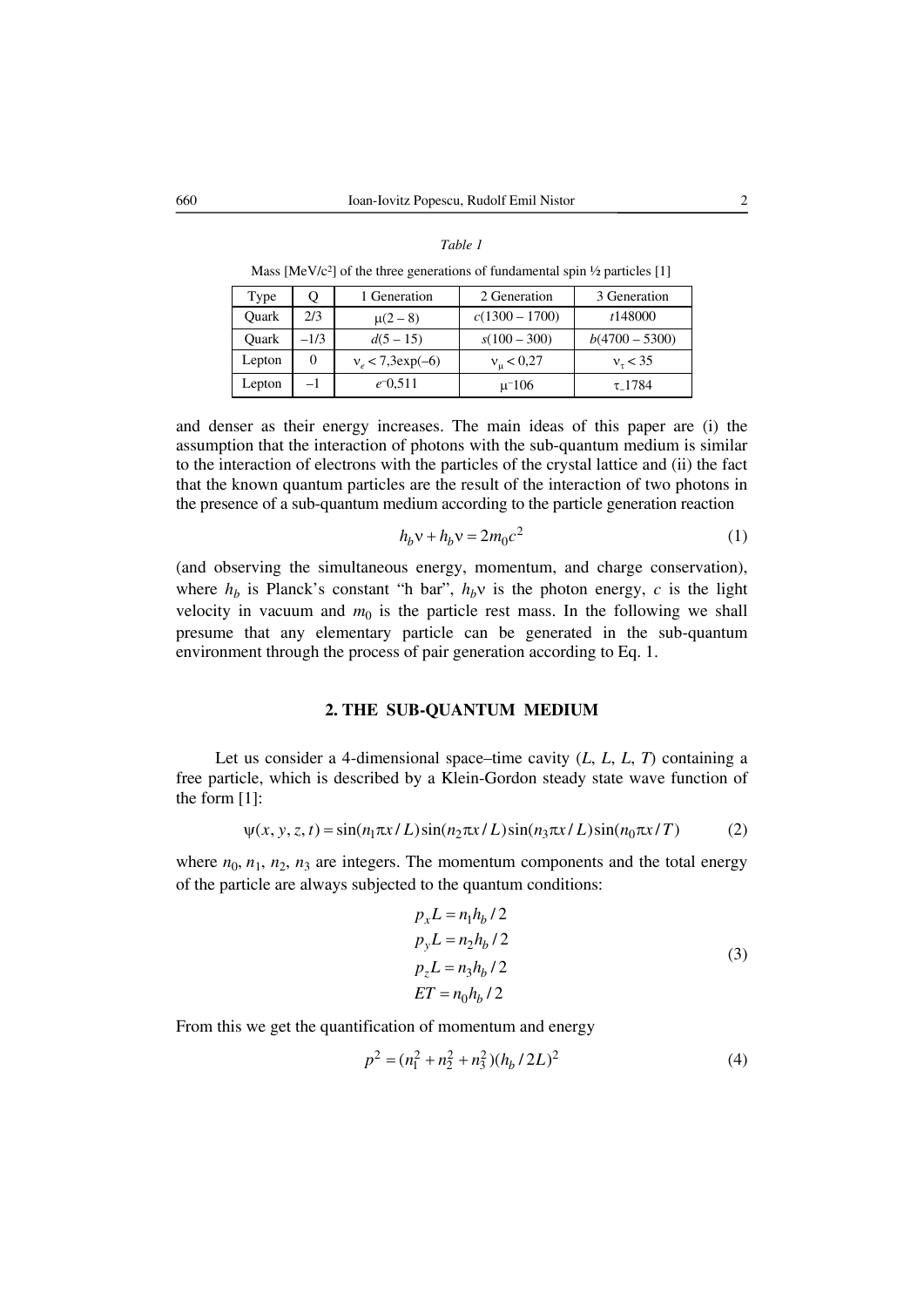$$
E = n_0 (h_b / 2T) \tag{5}
$$

and the expression of the rest energy:

$$
E_0^2 = E^2 - c^2 p^2 = \left( n_0^2 - \frac{c^2}{(L/T)^2} (n_1^2 + n_2^2 + n_3^2) \right) (h_b / 2T)^2
$$
 (6)

Now, in order to ensure *the largest conceivable freedom* of the particle, the cavity will be extended to the observable Universe, obeying the cosmological relation

$$
L = cT \tag{7}
$$

between the Universe size  $(L \approx 1.2 \cdot 10^{26} \text{ m})$  and its age  $(T \approx 4 \cdot 10^{17} \text{ s})$ , derived from the Hubble constant  $H = 1/T = 2.5 \cdot 10^{-18} \text{ s}^{-1}$ , where  $c = 2.997 \cdot 10^8 \text{ m/s}$  is the light velocity in vacuum. We get in this way the quantification of the rest energy  $E_0$  of any free particle in the form:

$$
(E_0/\varepsilon)^2 = n_0^2 - (n_1^2 + n_2^2 + n_3^2)
$$
 (8)

where

$$
\varepsilon = h_b / 2T \approx 10^{-33} \text{ eV}
$$
 (9)

is the *etheron* energy. According to the uncertainty relation

$$
\varepsilon T = h_b / 2 \tag{10}
$$

the quantity ε represents the smallest energy which can be measured in the age of the Universe. Thus, this ultimate minute energy appears as the lowest limit of energy scale.

The integers  $n_i$  have an upper limit imposed by the following two reasons. Thus, a first condition restricts the temporal quantum number  $n_0$  to values below a limit given by

$$
|n_0| = 2ET/2 = E/\varepsilon \le Mc^2/\varepsilon \cong 10^{122}
$$
 (11)

where  $M \approx Lc^2/G \approx 10^{53}$  kg is the mass of the Universe (G = Newton's gravitational constant). A second condition confines the spatial quantum number according to:

$$
(n_1^2 + n_2^2 + n_3^2) = (2pL/h_b)^2 \approx (L/L_p)^2 \approx 10^{122}
$$
 (12)

where  $L_p$  is the Planck length  $(L_p = (h_b G / 2\pi c^3)^{1/2} \approx 10^{-35}$  m).

Obviously, Eq. 8 subjected to conditions 11 and 12 gives all the possible rest energies  $E_0$  of particles that can exist in the observable Universe. Moreover, each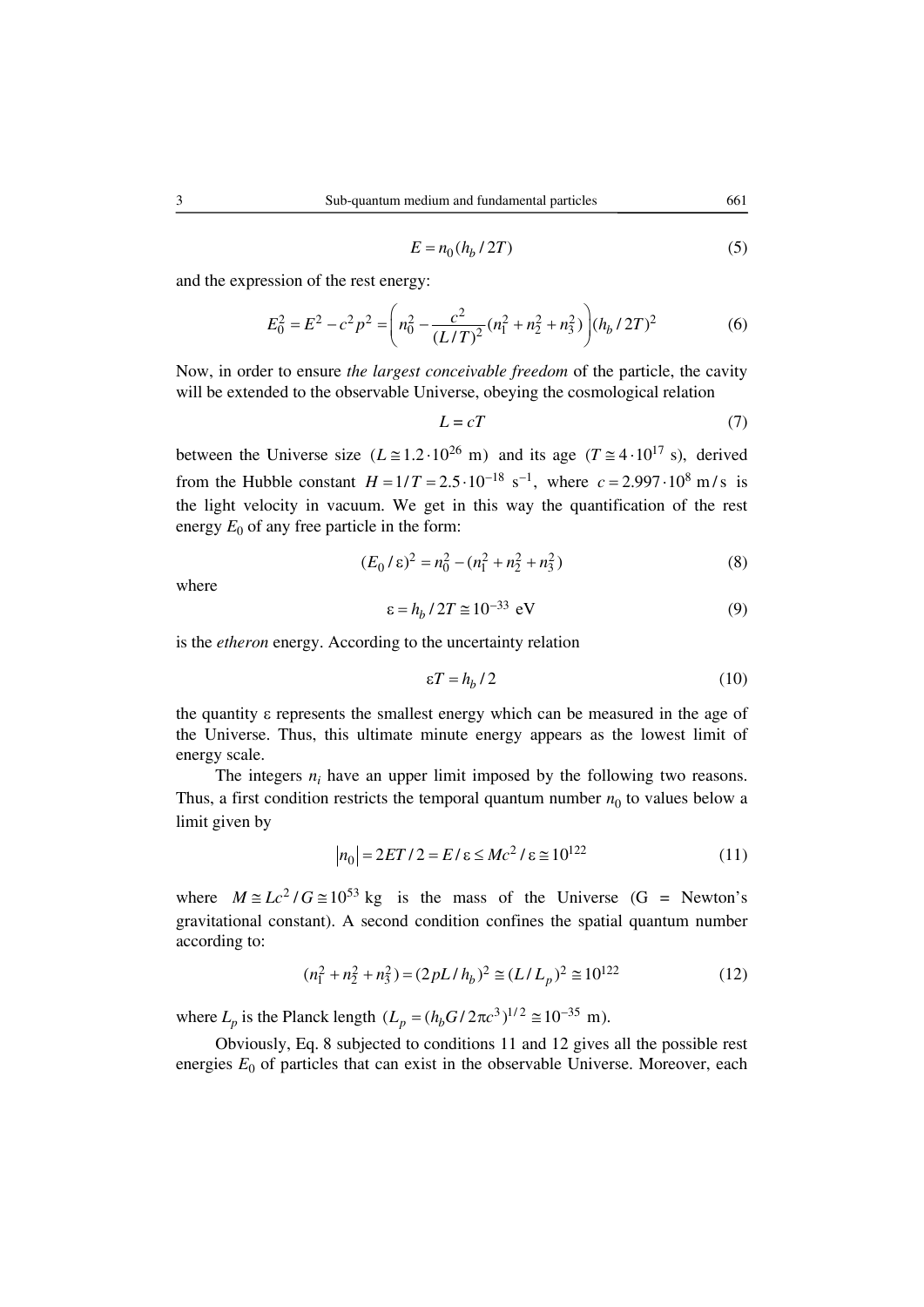energy  $E_0$  can be achieved in a number of states (modes), which is equal to the number of integer quadruplets  $(n_0, n_1, n_2, n_3)$  satisfying Eqs. 8, 11, 12. The very small value of the rest energy of etherons given by Eq. 9 suggests a continuous energy spectrum for elementary particles, which is not the case. Consequently, the elementary particles cannot be conceived as a combination of a certain number of etherons. Alternately, in this paper we will put forward the basic assumption that etherons represent a sub-quantum medium with periodic structure within which the elementary particles can be generated. As will be shown below in Chapter 4 (c), a value  $a = 0.28 \cdot 10^{-15}$  m will be taken for the (average) distance between etherons, *i.e.*, of the order of magnitude of the nucleon radius, as it has been argued elsewhere [1].

## **3. PHOTONS IN SUB-QUANTUM LATICE**

In this section we will adapt the results obtained for electron energy strips in a crystal lattice to the energy strips of a sub-quantum lattice made of etherons. The allowed energy strips in the considered sub-quantum medium correspond in our vision to the rest energy of quantum particles – electrons, miuons, tauons, and so on, generated by two-photon collisions as governed by Eq. 1.

# A) THE ELECTRONS IN A CRYSTAL LATTICE

Inside a crystal lattice, the electrons move in a periodic rectangular potential field as shown in Fig. 1, where *a* is the lattice period, standing for the distance between two successive barriers, and *b* is the barrier width. This periodic potential

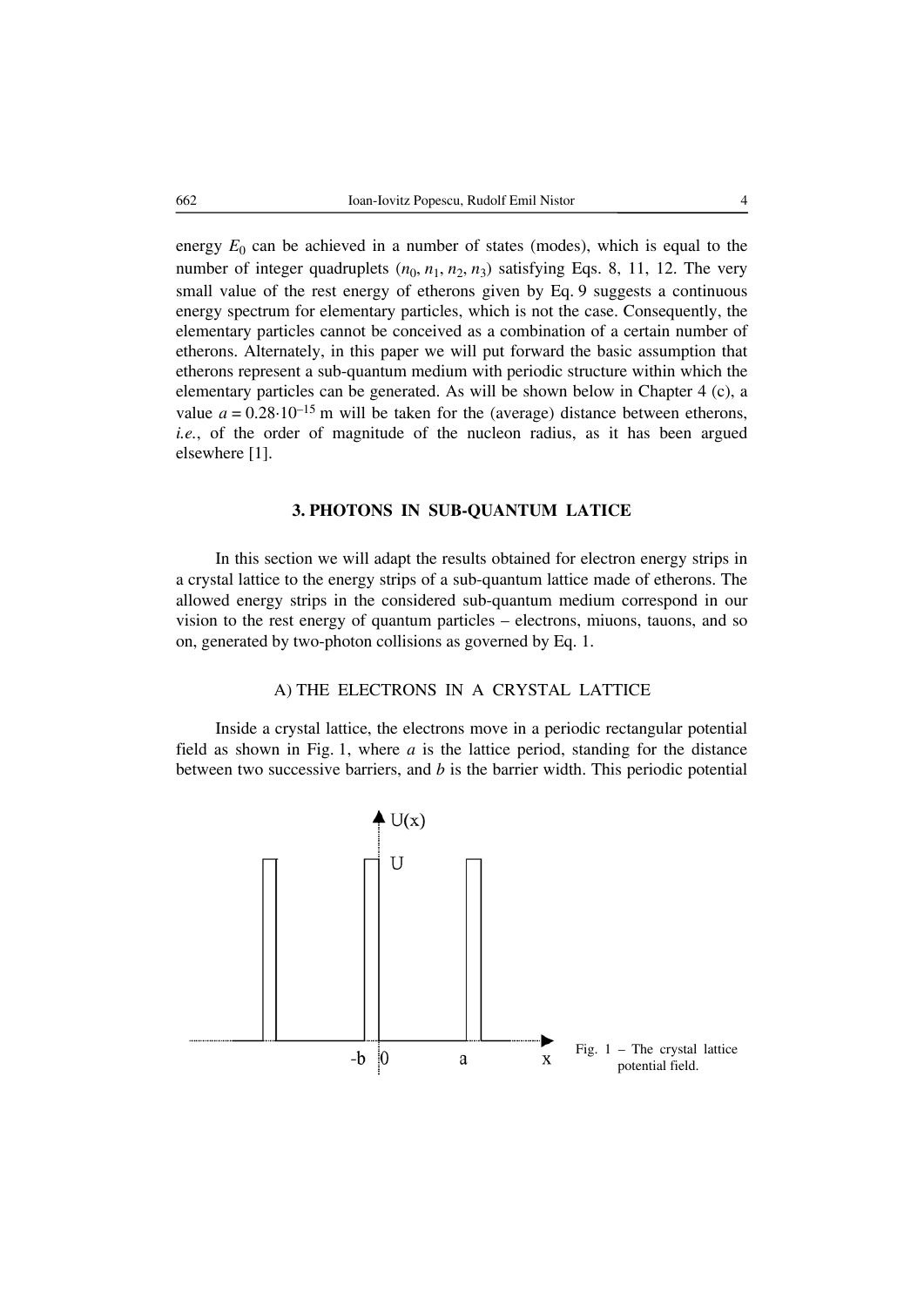field generates the allowed energy strips of electrons in any crystal lattice. The wave equation of the problem is given by

$$
\frac{d^2\psi}{dx^2} + \kappa^2 (E - U(x))\psi = 0, \qquad \kappa^2 = \frac{8\pi^2 m}{h^2}
$$
 (13)

and, following Bloch [5], we require solutions  $\psi$  which are periodic over a distance  $L = G(a + b)$ , where *G* is a large integer. As Bloch has shown, these solutions must be of the form

$$
\psi(x) = u(x)e^{i\alpha x}, \quad \alpha = 2\pi k/L,
$$
\n(14)

where *k* is an integer and  $u(x)$  is a function periodic in x with the period  $(a + b)$ .

The continuity conditions of the wave function given by Eq. 14 in the leap points of the periodic potential illustrated in Fig. 1 lead to a system of four homogeneous equations which can be satisfied, as has been shown for the first time by Kronig and Penney in 1931 [6], only if:

$$
\frac{\gamma^2 - \beta^2}{2\beta\gamma} sh(\gamma b) sin(\beta a) + ch(\gamma b) cos(\beta a) = cos[\alpha(a+b)]
$$
 (15)

where  $\beta$  and  $\gamma$  are the wave numbers between two successive barriers and, respectively, within the barrier area and are respectively given by

$$
\beta = \kappa \sqrt{E}, \quad \gamma = \kappa \sqrt{U - E} \tag{16}
$$

Passing now to the limit where  $b \to 0$  and  $U \to \infty$  in such a way that  $\gamma^2 b$  stays finite and calling

$$
\lim_{\substack{b \to 0 \\ \gamma \to \infty}} \frac{\gamma^2 ab}{2} = P,\tag{17}
$$

Eq. 15 becomes in this case

$$
P\sin(\beta a)/\beta a + \cos(\beta a) = \cos(\alpha a),\tag{18}
$$

a transcendental equation for β*a*, and finally for *E* in terms of the space *a* between successive potential barriers.

#### B) THE PHOTONS IN A SUB-QUANTUM LATTICE

From the very beginning we have to point out the fact that the above theory of electrons in a crystal lattice is a non-relativistic one, whereas photons are relativistic particles. Therefore, in the following we will adapt the equations for electrons in crystal lattices to our hypothetical sub-quantum medium filled up with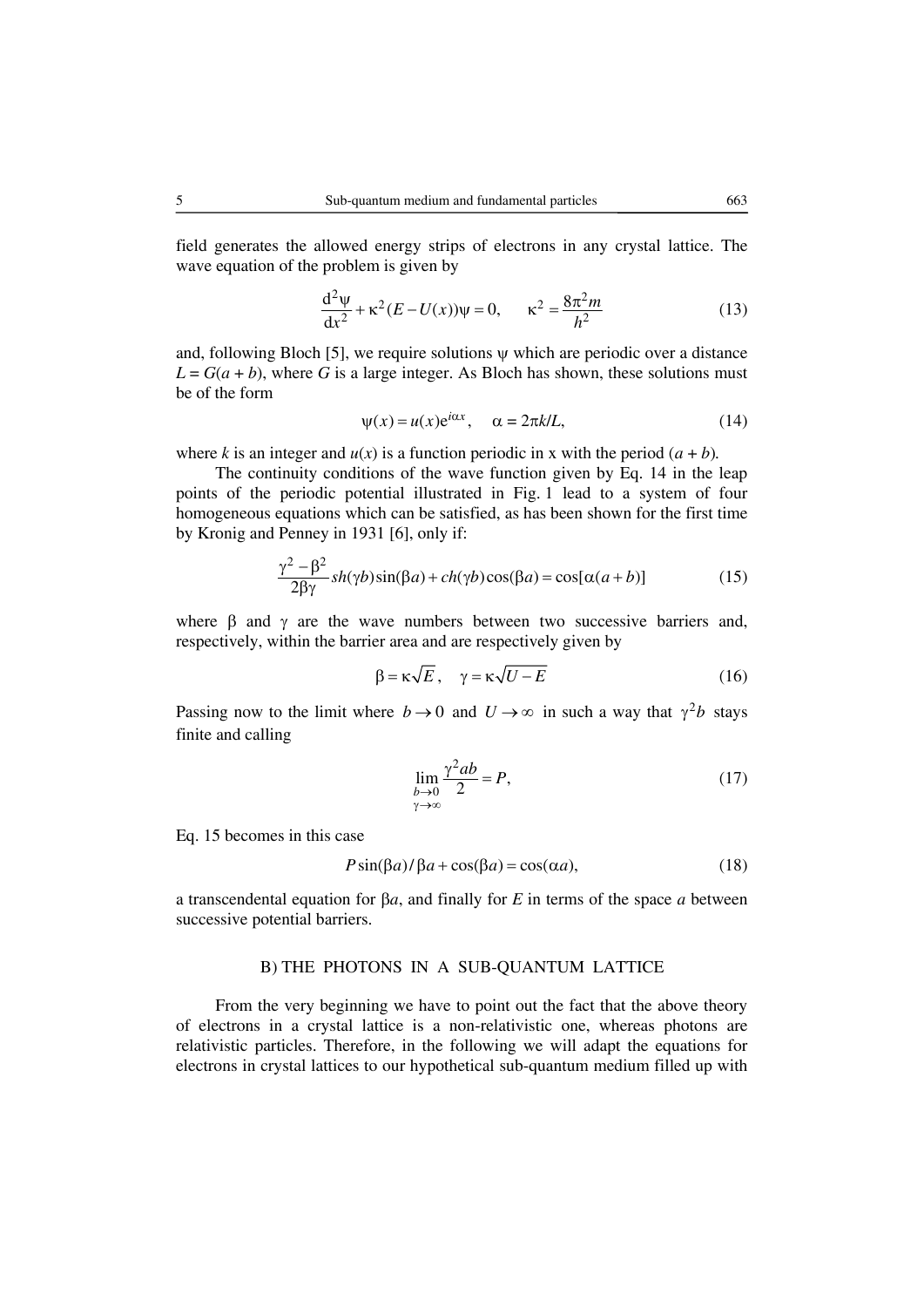etherons – considered to be immobile and periodically distributed in space with the period *a* to be chosen as shown in Chapter 4 (c).

We start by considering the ensemble photon – medium characterized by its relativistic particle momentum – energy quadrivector and by its total particle energy

$$
E^2 = p_{0x}^2 c^2 + m_0^2 c^4,\tag{19}
$$

an expression giving also a relationship between the components of the particle quadrivector. In the case of photons the second term of Eq. 19 is zero just as their rest mass is. It is important to emphasize that the photon energy remains constant in different media, though his speed and his momentum change. More specifically, the photon momentum grows and his speed diminishes for a number of times equal to the refraction index of the medium. We will further denote with index *0* the symbols in vacuum, namely

$$
E^2 = p_{0x}^2 c^2 = p_x^2 v^2
$$
 (20)

The last equation can alternately be written:

$$
E^2 = p_x^2 c^2 + U_m^2 \tag{21}
$$

where by  $U_m$  we understand the potential of the propagation medium with respect to photons [7]. Generally, Eqs. 20 and 21 imply for  $U_m$  to be an imaginary number in usual dielectrics (as far as  $U_m^2 = E^2 - p_x^2 c^2 = p_{0x}^2 c^2 - p_x^2 c^2 < 0$ ), but a real one in waveguides or for some plasmas [8]. Using the operators  $\hat{E} = E$  (the stationary case),  $\hat{U}_m = U_m$  and  $\hat{p}_x = -i\hbar \nabla_x$ , Eq. 21 leads us to an equation characterizing the propagation of photons along the *x*-direction, namely

$$
\Delta_x \psi + \frac{1}{h_b^2 c^2} (E^2 - U_m^2) \psi = 0
$$
\n(22)

This is the stationary form of the equation of photon propagation through the considered medium (homogenous perpendicularly to the direction of propagation). For the particular case of photon propagation in the sub-quantum lattice we will consider  $U_m = U$  to be a real positive number. The difference between Eq. 13 for electrons in a crystal lattice and Eq. 22 for photons in the sub-quantum lattice consists in the form of the wave numbers between successive potential barriers  $(\beta)$ and, respectively, within the potential barriers  $(\gamma)$ , that is

$$
\beta = \frac{1}{h_b c} \sqrt{E^2}, \qquad \gamma = \frac{1}{h_b c} \sqrt{U^2 - E^2}
$$
\n(23)

As will be shown in continuation below, the assumptions leading to Eq. 15 and, respectively, to Eq. 18 are strongly fulfilled also in the case of the considered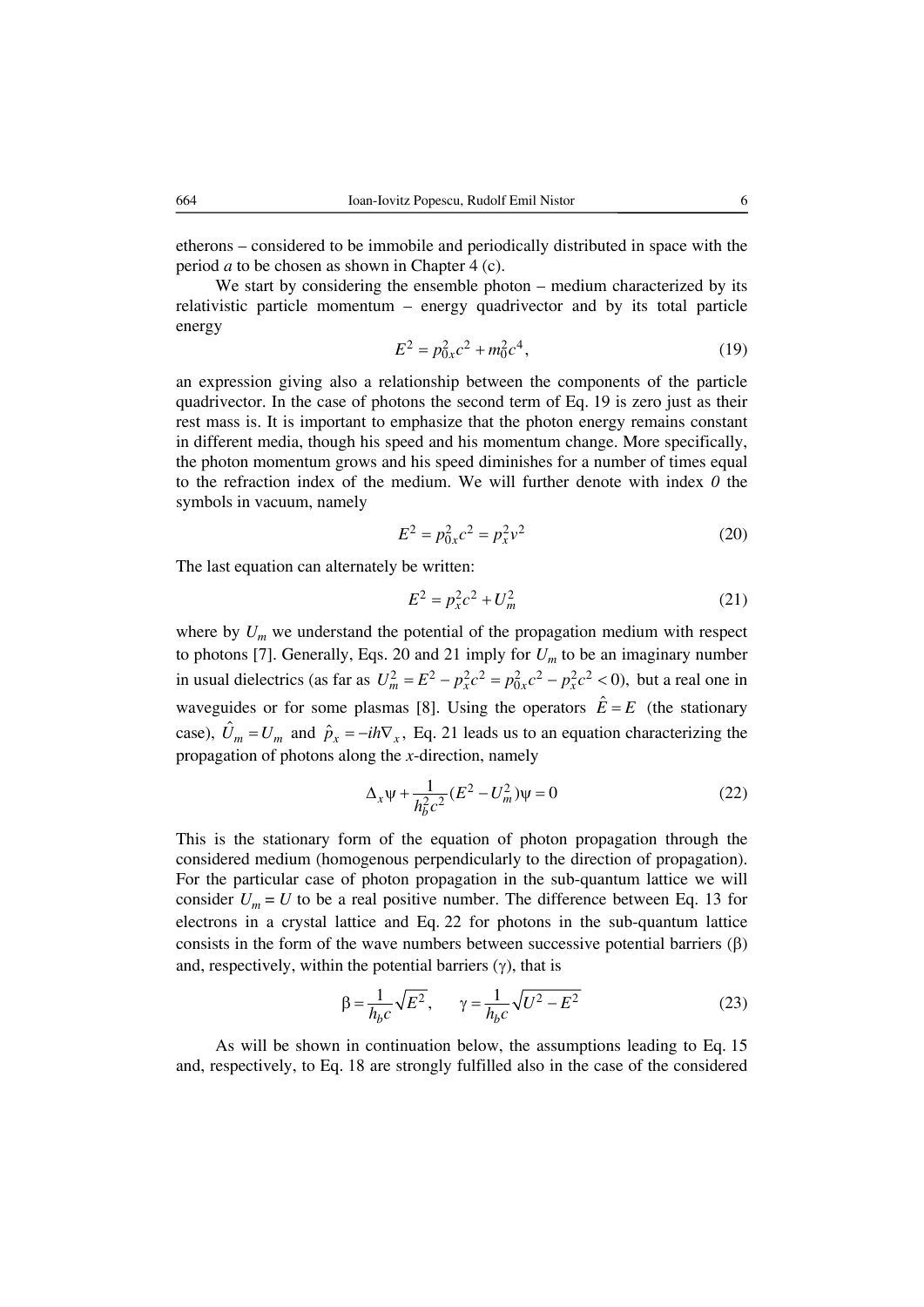etheronic sub-quantum medium characterized by the wave numbers as expressed by Eqs. 23. It is to be stressed that the quantization of the photon energy in the sub-quantum lattice has been achieved by resorting to the operator of the square of the energy, a fact meaning that the spin does not play an essential role in the considered model [7].

# **4. THE CHARACTERISTICS OF THE SUB-QUANTUM MEDIUM**

Dealing with Eq. 18 requires a number of parameters characterizing the etherons (their potential height and width) and the period of the lattice they constitute, as follows:

- a) *The potential height U of the etheron.* Due to the fact that etherons are neither the building blocks of the elementary particles, as mentioned above, nor are they affected by the presence of photons, we will assume that they possess a huge potential height, *U*, as compared with that of the photons. In this connection, the function  $f(E)$  shown in Fig. 2 will be analyzed in the next Chapter 5 in its points of intersection with  $f(E) = \pm 1$ , Eq. 25. As it can be easily seen, the higher the *U-*potential height, the steeper becomes the slope of de function  $f(E)$  and, as a consequence, the narrower will be the corresponding allowed energy band. Current measurements of the electron rest energy report a value of  $m_e c^2 =$  $= 0.511212 \pm 2.210^{-10}$  MeV [1], consistent with a relative error of 5⋅10<sup>-8</sup>. In the following we will chose a value of the etheron potential of  $U = 1.44 \cdot 10^{20}$  MeV, leading to a relative width of the allowed rest energy band of the order of  $10^{-20}$ . This value of the etheron potential is precisely the potential energy between two charged particles, with the same elementary electric charge and placed at a distance of one Planck length*,*  $L_p$ , one from another. It is worthwhile to say that the value of the etheron potential height *U* chosen above is fully consistent with the "expected" zeros of the function resulting from  $f(E) = \pm 1$ , Eq. 25, as discussed in the final Chapter 5 below.
- b) *The width b of the etheron potential.* As argued in [1], the etheron represents the smallest energy that can be measured in the age of the Universe and has a dimension of the order of the Planck length, *Lp*. We will consider, therefore, that the associated quantum potential of an etheron extends over a distance equal to its dimension, that is  $b = L_p \approx 10^{-35}$  m.
- c) *The distance a between etherons.* As further argued in [1], considering the minute etheron rest mass, as well as the known Universe mass and radius, it results a total number of about  $10^{122}$  etherons in the whole Universe,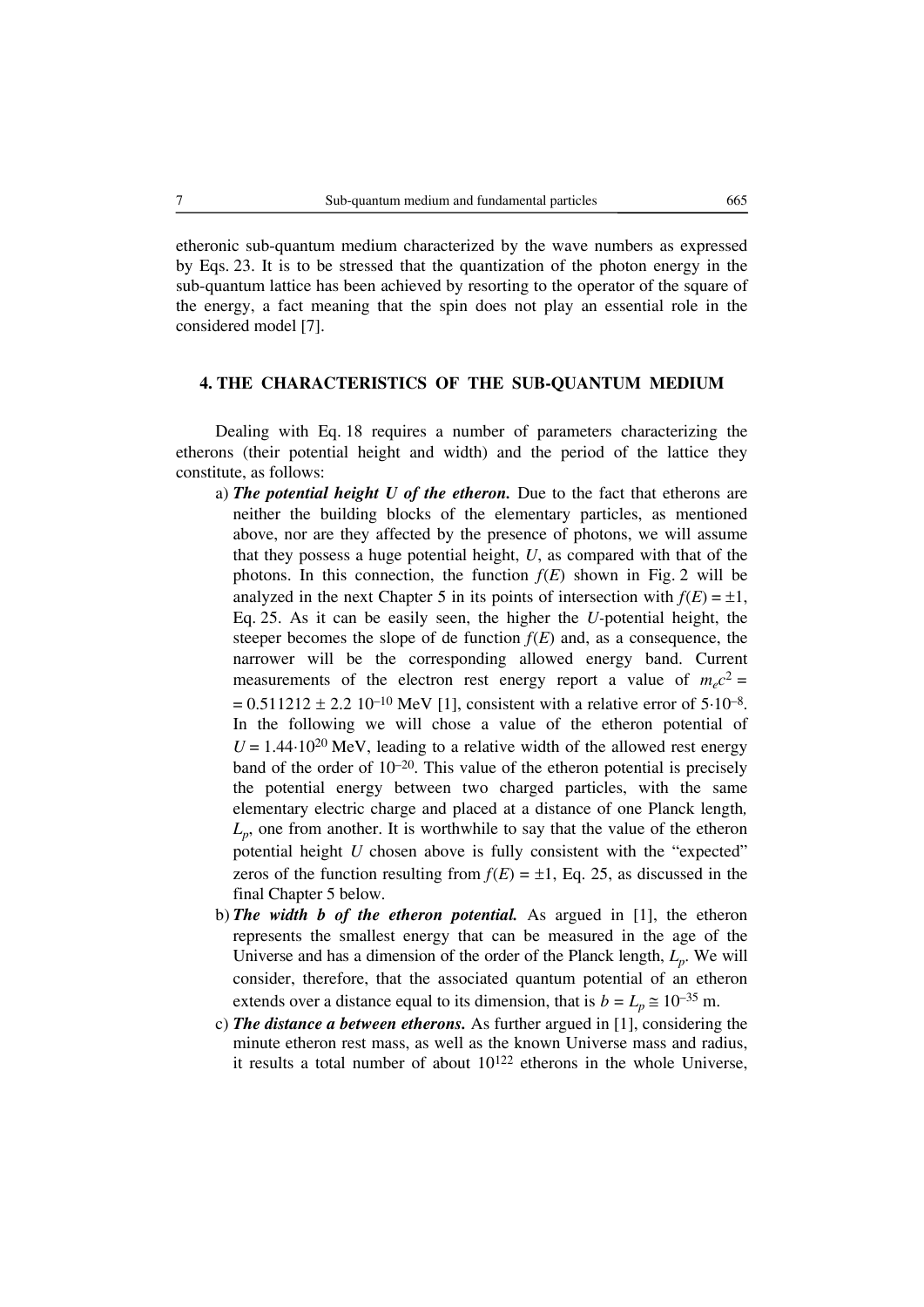with a density of the order of  $10^{43}$  etherons/m<sup>3</sup>. Consequently, the mean distance between etherons appears to be of the same order,  $10^{-15}$  m, alike that of the nucleon radius [1]. In the present paper we will fit the distance between etherons in their periodic sub-quantum structure with the value  $a = 0,28$  10<sup>-15</sup> m.

# **5. COMMENTS AND RESULTS**

We will further formally use the relationships of Chapter 3 (a) as derived for electrons in a crystal lattice and will denote the left side of Eq. 18 by *f*, namely

$$
f = P\sin(\beta a) / \beta a + \cos(\beta a)
$$
 (24)

where *P* is given by Eq. 17. However, the crystalline lattice data will be replaced by the etheronic lattice parameters *a*, *b*, and *U* from the above section (Chapter 4) and by the corresponding wave numbers  $\beta$  and  $\gamma$  for photons, Chapter 3 (b), as given by Eqs. 23. A typical behavior of the function  $f(E)$  for photons in the etheron lattice is illustrated in Fig. 2, which will be further used to determine the allowed energies in the sub-quantum medium.

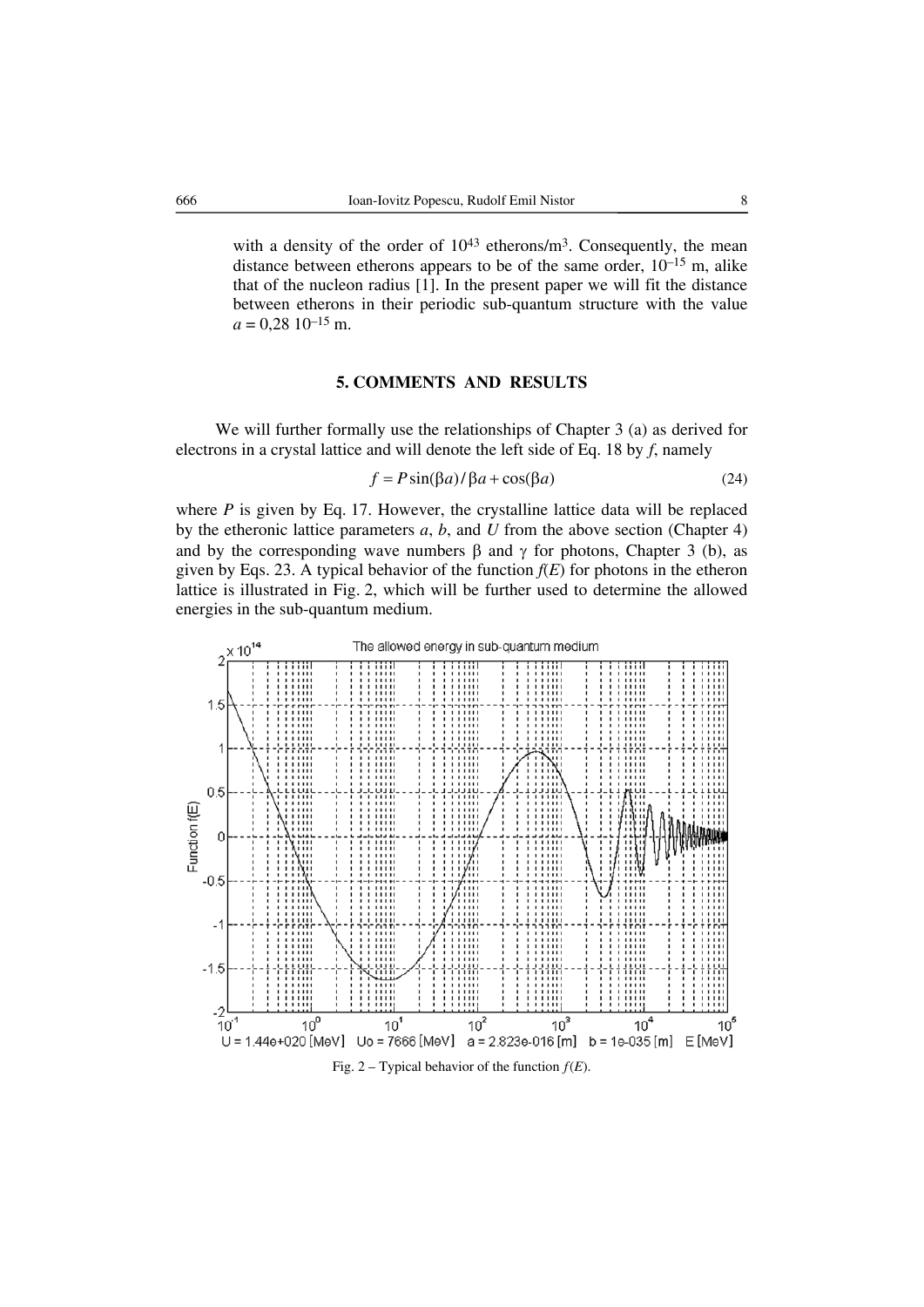Generally, it can be observed that when the slope of the function  $f(E)$  gets steep enough in the range limited by  $\pm 1$ , the corresponding allowed bandwidth narrows so much, so that it could be quite well approximated by a well-defined energetic level. This is the way the present model explains why all electrons (and other leptons as well) appear to have the same rest mass.

It is further well known that the electrons can appear by a pair generation process, Eq. 1, in which the conservation of energy, momentum, and charge have to occur simultaneously. Such a reaction never could take place if the energy of the two-photons is smaller than the rest energy of the generated electrons, but could take place when it is higher, the excess energy being converted into kinetic energy of the reaction products. This can be explained if it is accepted that the first allowed energy band associated with the hypothetical sub-quantum etheron environment corresponds to the rest energy of the electrons. Generally, the function *f*(*E*) vary with the energy as shown in Fig. 2 and the strips of allowed energy are those for which this function  $f(E)$  takes values between  $+1$  and  $-1$ . When the periodic potential "teeth", Fig. 1, become very high and very narrow (such as a periodic Dirac delta-function) the function described by Eq. 24 becomes periodic with a period independent of energy. In this limiting case, the solutions of the equation

$$
f = P\sin(\beta a) / \beta a + \cos(\beta a) = \pm 1
$$
 (25)

$$
(n-1)\pi + 2\alpha(a+b) < \beta a < n\pi \tag{26}
$$

do not satisfy the requirements needed by the rest energy of leptons inasmuch as their rest energies are not multiples of each other. However, we succeeded to obtain the masses of leptons with charge  $-1$  as solutions of Eq. 25 by empirically introducing a dispersion law for the lattice parameter *a* with the help of the following replacement

$$
a \to a\sqrt{1 + (U_0/E)^{1.74}}
$$
 (27)

with  $U<sub>o</sub> = 7666$  MeV. This correction simply means that, actually, the distance *a* between the walls of the potential well depends on the particle energy and, specifically, the periodicity of the function  $f(E)$  in Eq. 24 increases with energy. This effect can also be interpreted as a guiding effect increasing with energy, superimposed over the periodicity effect of the infinite etheronic structure. Obviously, other equivalent parametric approaches are possible as well instead of the above substitution, Eq. 27, as, for instance, to let the distance  $a$ , the potential  $U_{\alpha}$ , and the power 1.74, as free parameters to be determined from the actual rest masses.

The behavior of the function  $f(E)$  in various relevant intervals is further shown in Fig. 3 (between  $0-2000 \text{ MeV}$ ), Fig. 4 (between  $0.2-1 \text{ MeV}$ ), Fig. 5 (between 100–110 MeV), and Fig. 6 (between 1780–1790 MeV), and the comparison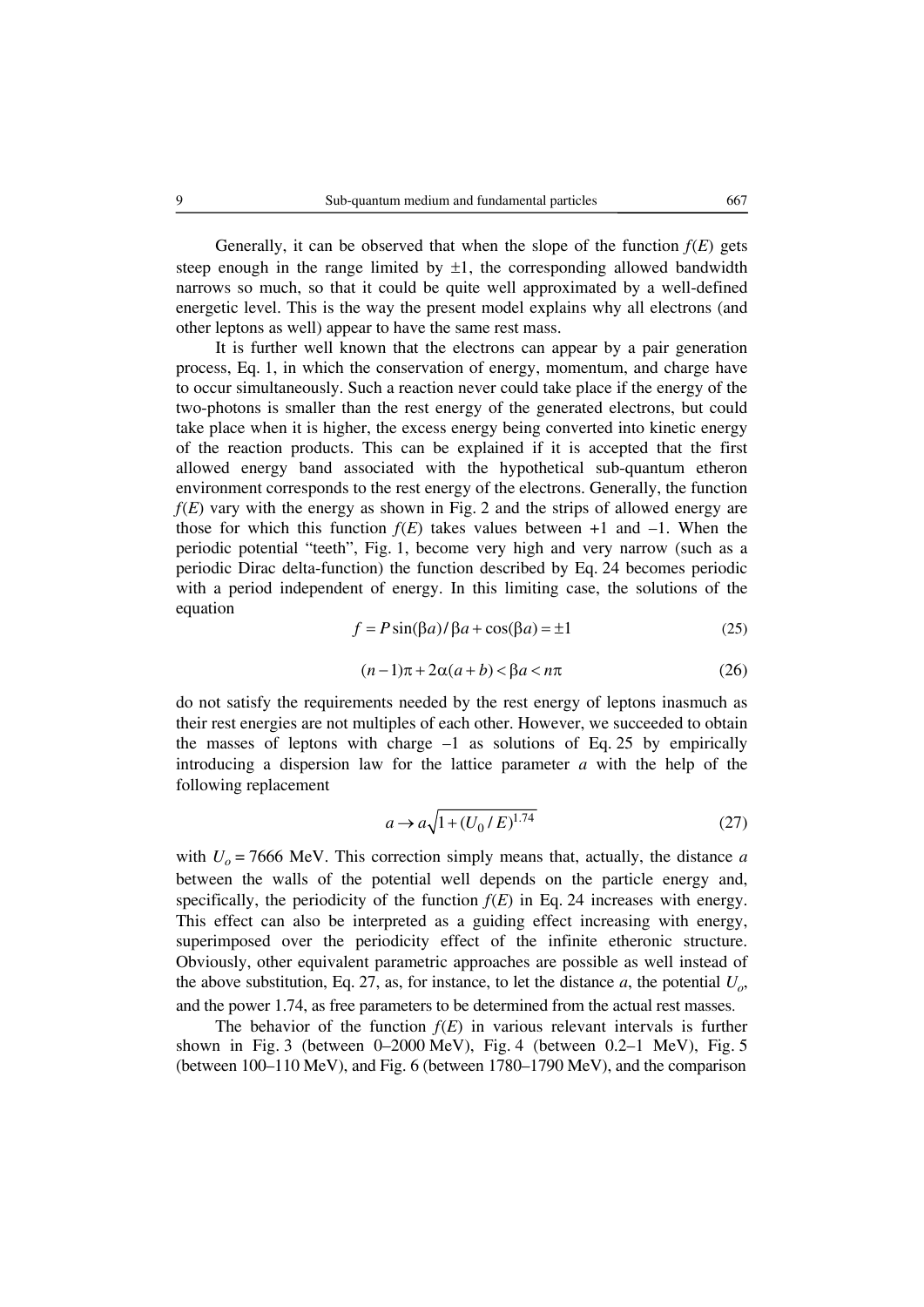between experiment and theory for the rest mass of leptons with –1 charge is given in Table 2, where  $\Delta E_{theor}$  is the computed allowed energy bandwidth. As seen, the agreement with extant data in literature [4] is within a relative error of only a few tenths of percents. Moreover, rest masses of trans-tauonic heavy leptons, denoted here by  $\lambda_4$ ,  $\lambda_5$ ,  $\lambda_6$ , a.s.o. can be predicted. The encouraging results, obtained with this simple model of an etheronic sub-quantum medium, hold the promise of a new perspective in the physics of sub-quantum medium and fundamental particles.

#### *Table 2*

| Generation | Particle                 | $E_{theor}$ [MeV] | $\Delta E$ <sub>theor</sub><br>[MeV] | Rest mass after [2]<br>[MeV] | Relative error |
|------------|--------------------------|-------------------|--------------------------------------|------------------------------|----------------|
| First      | Electron e               | 0.511             | 2.28e-14                             | 0.5112                       | 0.25%          |
| Second     | Muon $\mu$               | 105.457           | $2.00e-12$                           | 105.70                       | 0.21%          |
| Third      | Tauon $\tau$             | 1784.037          | $2.40e-11$                           | 1776.99                      | $0.42\%$       |
| Fourth     | heavy lepton $\lambda_4$ | 4967.500          | $2.50e-11$                           |                              |                |
| Fifth      | heavy lepton $\lambda_5$ | 7840.580          | $3.50e-11$                           |                              |                |
| Sixth      | heavy lepton $\lambda_6$ | 10483.240         | $4.00e-11$                           |                              |                |

Comparison between experiment and theory for the rest mass of leptons with –1 charge

*Acknowledgments.* The authors would like to thank Dr. Nicolae Ionescu-Pallas, former senior scientific researcher at Institute of Atomic Physics, Bucharest, for his valuable comments and encouragement to publish the present paper.

#### REFERENCES

- 1. Ioan-Iovitz Popescu, *Ether and Etherons A Possible Reappraisal of the Ether Concept*, Stud. Cercet. Fiz., **34**, 451–468 (1982); http://www.geocities.com/iipopescu/ether\_and\_etherons.html
- 2. N. Ionescu-Pallas, *Reflections Concerning the Genuine Origin of Gravitation*, Rom. Rep. Phys., **55**, 7–42 (2003); http://alpha1.infim.ro/rrp/2003\_55\_1/d00\_pallas.pdf
- 3. R. M. Barnett *et al.*, *Review of Particle Properties*, Phys. Rev. D, **54**, 1–708 (1996).
- 4. S. Eidelman *et al*., *The 2004 Review of Particle Physics*, Phys. Lett. B, **592**, 1 (2004).
- 5. F. Bloch*, Über die Quantenmechanik der Electronen in Kristallgittern*, Z. Physik, **52**, 555–600 (1928).
- 6. R. D. Kronig and W. G. Penney, *Quantum Mechanics of Electrons in Crystal Lattices*, Proc. Roy. Soc. London, **130**, 499–513 (1931).
- 7. N. Marinescu, R. E. Nistor, *Quantum Description of Microwave Passive Circuits*, Can. J. Phys., **68** (10), 1122–1125 (1990).
- 8. N. Marinescu, *The use of quantum mechanics in the treatment of waveguides*, Prog. Quant. Electron., **16**, 183–274 (1992); http://www.sciencedirect.com/science/journal/00796727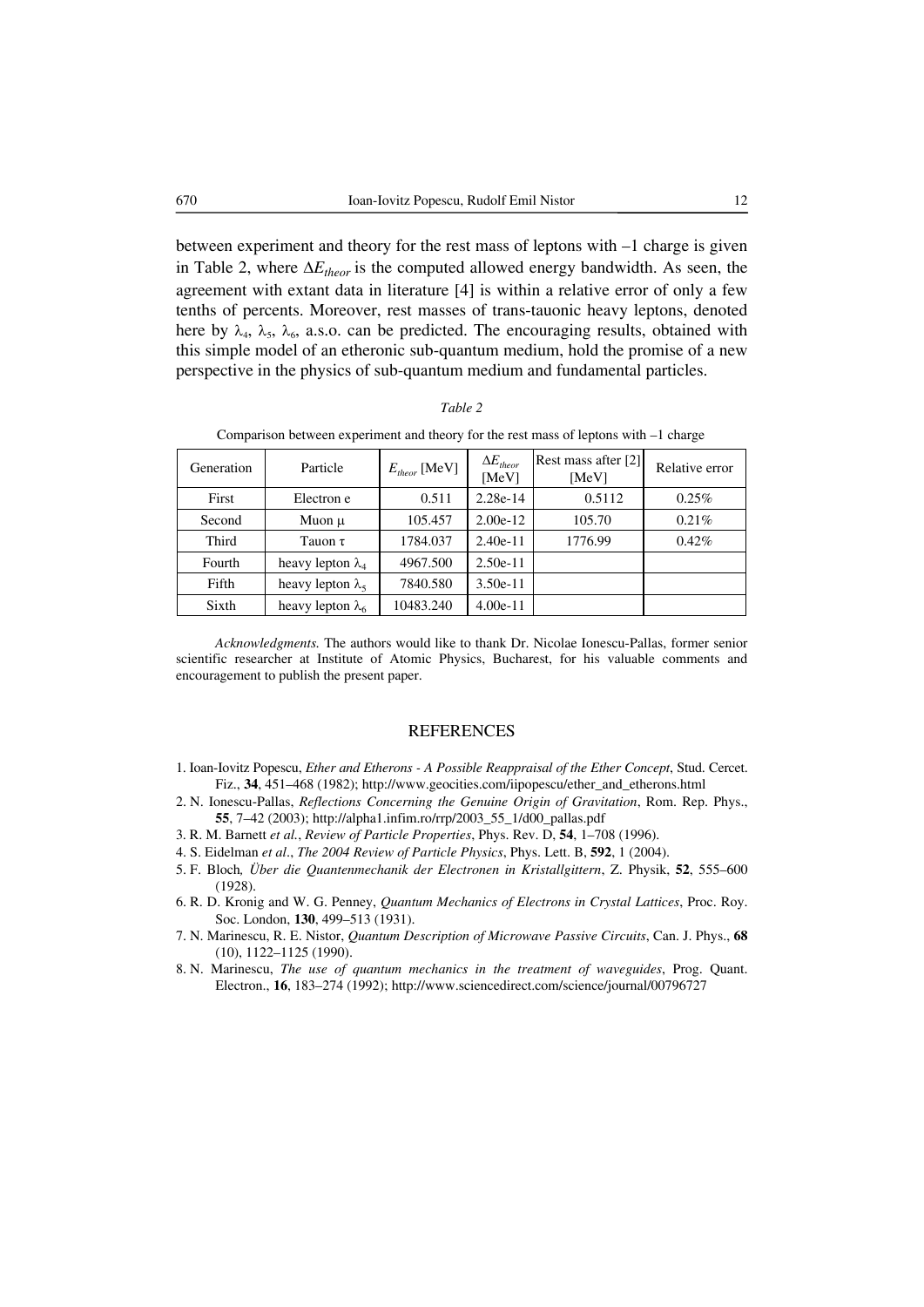

at 0.511 MeV).